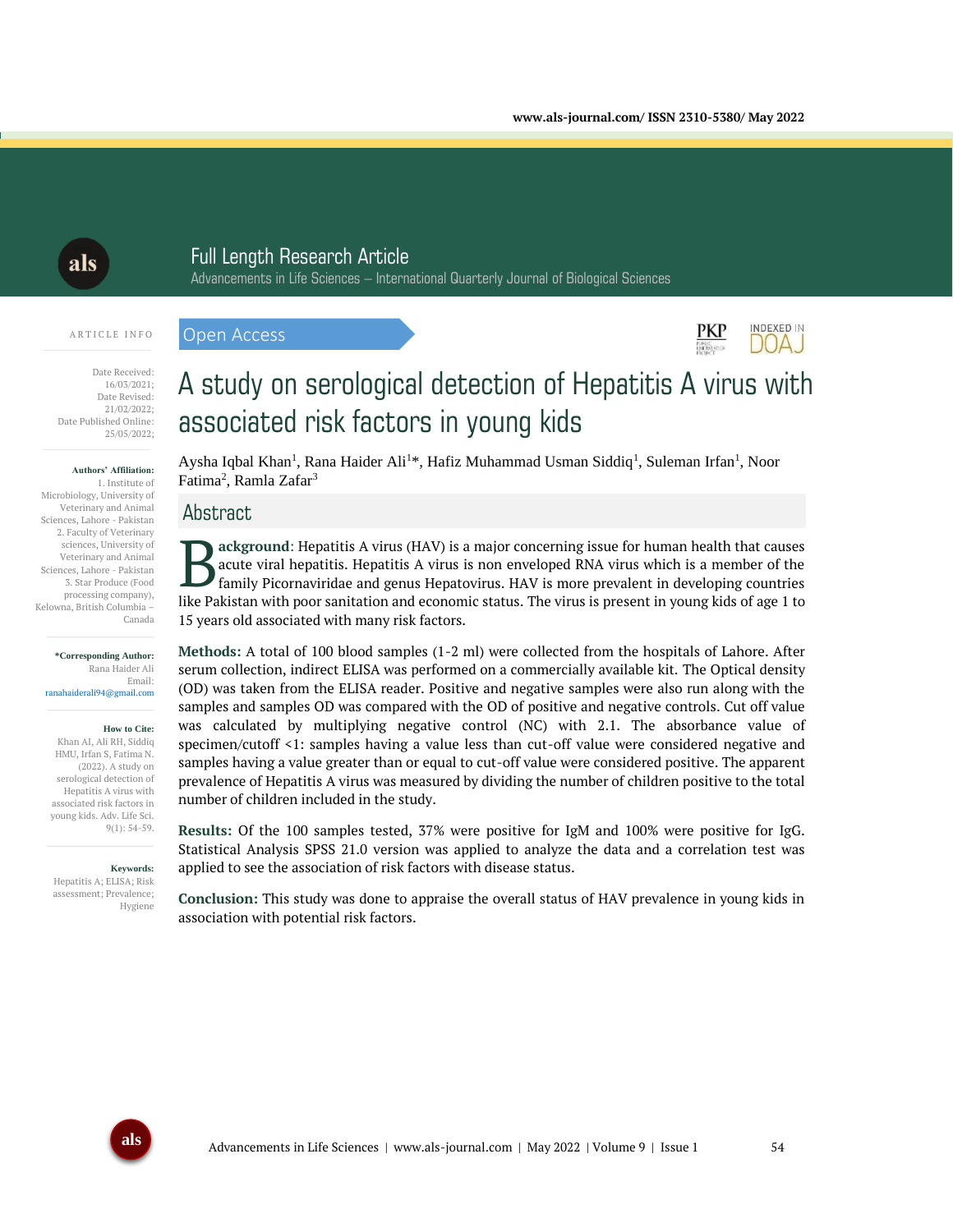# Introduction

Hepatitis A virus is thought to be an epidemiologically important virus that causes viral acute hepatitis worldwide [1]. HAV is responsible for infections that transfer through the feco-oral route, parenteral route, and sexual contact. Countries having intermediate endemicity level are at high risk of Hepatitis A virus infections, where HAV infection is commonly spread by direct contact with infected people and by intake of contaminated food and beverages [2]. HAV is characterized as a small, non-enveloped positive-strand RNA hepatotoxic virus comprised of family *Picornaviridae* and genus *Hepatovirus***.** The geographical distribution of Hepatitis A virus is correlated with sanitary and hygiene conditions [3]. and the number of cases reported for this virus is 1.5 million each year [4]. Major studies have revealed that increasing age, poor socioeconomic status, and inappropriate hygiene conditions play an important role in the prevalence and transmission of hepatitis A virus [3]. It is estimated that if these conditions are improved worldwide, there can be a noticeable reduction in the occurrence of infection from an early age to young and even older ones [5]. This virus shows strong resistance to acidification and freezing that will increase the chances of foodborne transmission when cases of HAV infections are reported. The noticeable decrease in EU rate for HAV has been recorded over the last 15 years, despite some countries still experiencing high notification rate. We should adopt some preventive measures to control viral hepatitis such as good hygiene practices, avoiding contacting the infected person, and use of vaccines [6]. Diagnosis of HAV infection is done serologically by detecting anti-HAV-IgM and anti-HAV IgG using ELISA. This test comes positive for infected people and for those who have been vaccinated. For this purpose, HAV nonstructural protein 2A helps in the differentiation of immune status of infected and vaccinated persons [7]. High contamination concerns arise among exposed children who grow immunity without ever symptomatic in growing countries with bad sanitary infrastructure, and outbreaks are rare [8]. HAV infection is self-limiting, especially in children with developed immunity, and does not lead to chronic infections. It may intermittently evolve to severe disease, particularly among the elderly population [4]. A molecular technique such as PCR is used to determine the frequency and duration of Hepatitis A viremia in individuals with the disease [9]. The incubation period for HAV is 28 days and clinical manifestation differs. Some individuals may be asymptomatic, some show mild symptoms and others may have extreme hepatitis. HAV infection symptoms may include the abrupt onset of fever, malaise, loss of urge for food, nausea, stomach pain, and jaundice from weeks to several months [10]. Most cases of hepatitis have been reported during community wide outbreaks, the highest disease burden is reported among children, adolescents, and young adults. Countries suffering intermediate levels of disease experience an accelerated number of vulnerable adults and occasional big outbreaks [11]. The principal objective was to check the seroprevalence of Hepatitis A among children of age from one to fifteen years old and the association of various risk factors with the presence or absence of disease in children.

# **Methods**

## **Sample Collection and Processing**

To check the seroprevalence against Hepatitis A virus, a total of 100 blood samples were collected from the hospital of Lahore and the testing of samples were done at the Institute of Microbiology, University of Veterinary and Animal Sciences, Lahore. Subjects were characterized according to three age groups ≤5 years, ≥5 years, and ≥10 years. The blood (1-2 ml) was taken in golden yellow caped serum separator tubes and remained for a short time to get the serum. The serum samples were stored at -20°C for further analysis. During sampling, a questionnaire was given to parents of children to get information including age, gender, economic status, feeding habits, vaccination status, or any other disease, etc.

#### **Serological test for detection of IgM and IgG**

A commercially available ELISA kit was used for the detection of specific IgM and IgG antibodies against Hepatitis A virus in serum samples. IgM can be detected during the acute phase of infection [12]. Optical density (OD) values were comprehended and recorded at 450nm by iMark™ Microplate Absorbance Reader (BIO-RAD) at serology lab in university diagnostic laboratory of UVAS, Lahore.

#### **Results interpretation of ELISA**

Cut-off value was calculated =  $NC \times 2.1$ : (NC = the mean absorbance value for three negative control). Cut off value was calculated by multiplying NC with 2.1. The absorbance value of specimen/cutoff <1: Samples having value less than cut-off value were considered negative. Absorbance value of specimen/cut-off ≥1: samples having value greater than or equal to cut- off value were considered positive. Absorbance value of specimen/cutoff =  $0.9-1.1$ : specimens having value to cut  $-$ off ratio between 0.9 and 1.1 are considered borderline.

## **Risk factors analysis associated with Hepatitis A infection**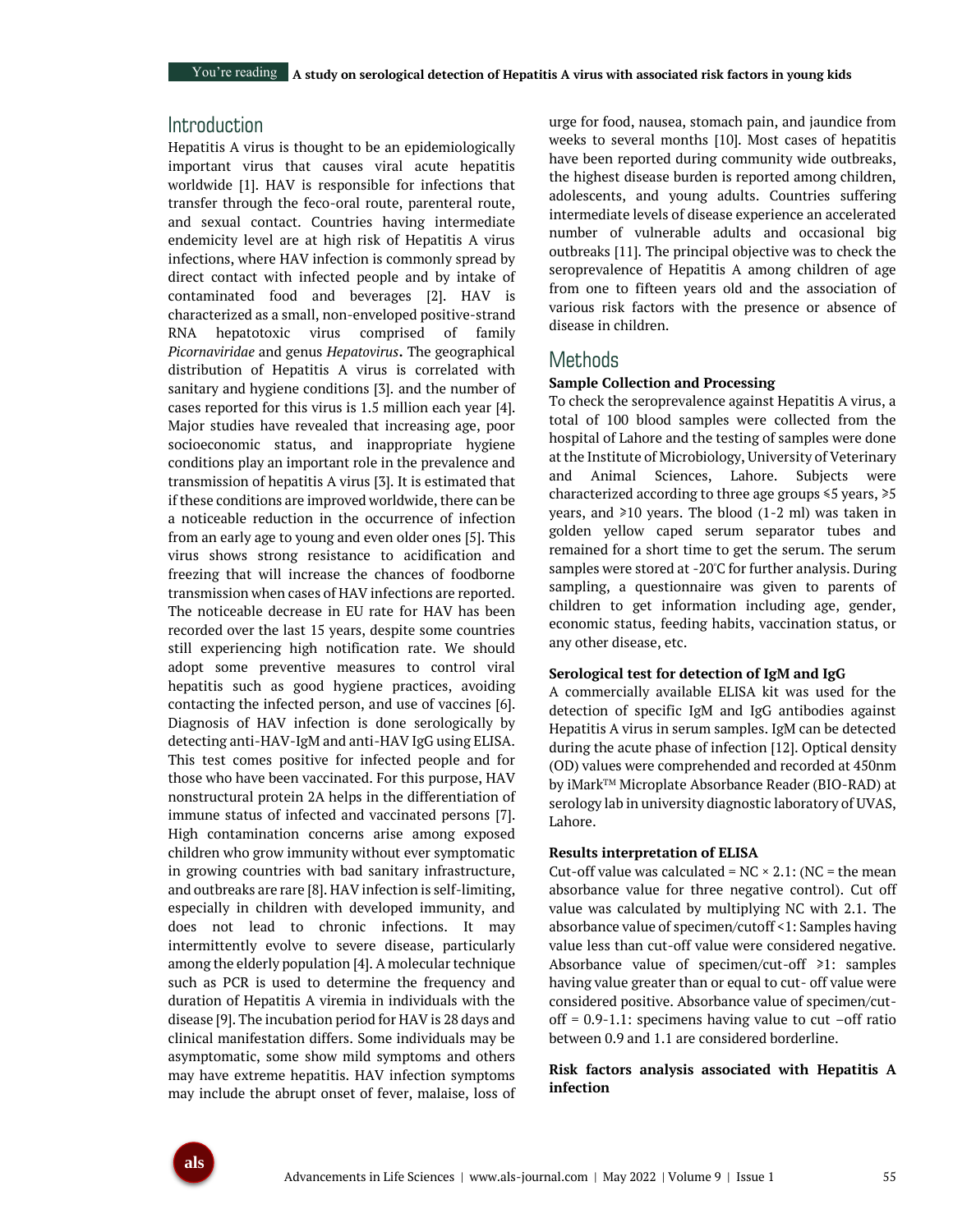Risk factors analysis of Hepatitis was performed by careful analysis of the information contained in the questionnaire about the anticipated risk factors. The possible risk factors like age, sanitary conditions, economic status, vaccination status, feeding habits, quality of water were included in this study.

#### **Statistical Analysis**

The results obtained by sample analysis for detection of antibodies against Hepatitis A and the categorical measures for risk factors analysis were compiled into Microsoft Excel 16 spreadsheet. The data were analyzed through SPSS Pearson's Chi square  $(x^2)$  test was applied to analyze the association between the occurrence of Hepatitis A and its risk factors. The variables showing a significant association undergo binary logistic regression to predict the variables as a risk factor for the disease. The confidence interval was adjusted to 95%.

## Results

A total of 100 blood samples were taken and processed for detection of serum based prevalence of Hepatitis A through indirect ELISA. The apparent prevalence of Hepatitis was measured by dividing no of children positive to the total number of children included in the study. Of the 100 samples processed, 37% were tested positive for IgM by i-ELISA i.e. 37/100 while all samples were found positive for IgG by i-ELISA i.e. 100/100. The true prevalence was studied by the following formula given by Rogan Gladen.

#### True prevalence=AP+Sp-1/Se+Sp-1

Where Sp =specificity of ELISA kit, Se = sensitivity of ELISA kit. In the current study, apparent prevalence is also the test prevalence as the specificity and sensitivity of ELISA kit for Hepatitis A is same and 100%.

| Total<br>samples                                                              | <b>ELISA</b> positive<br>IgM | <b>ELISA</b> positive<br>IgG | ELISA %<br>IgM | ELISA %<br>IgG |  |  |
|-------------------------------------------------------------------------------|------------------------------|------------------------------|----------------|----------------|--|--|
| 100                                                                           | 37                           | 100                          | 37%            | 100%           |  |  |
| <b>Table 1:</b> Prevalence of Hepatitis A in blood samples from 1 to 15 years |                              |                              |                |                |  |  |

old kids. Of the positive 37 samples, 10 children of less than or equal to 5 years (CI 95%:50.25-95.1), 15 were of more than or equal to five years (CI: 95% 30.1-80.2%) and remaining were of more than 10 years (CI: 95% 45.87- 88.9). As the infection was seen more in children of age six to ten years as the out of total positive samples 15 samples were positive (CI: 95% 30.1-80.2%). The number of children belonging to urban areas were 09 positive out of total positive samples as the (CI: 95% 18.9- 97.4) and the children belonging to rural areas were 26 positives out of total positive samples (CI: 95% 36.2-99.5) that shows that HAV was more prevalent in children belonging to rural areas. It was observed that

out of 37 total positive samples, 27 were positive for

children those eat canteen purchased lunch (CI: 95% 49.9-98) and remaining were of homemade lunch users. Quality of water is important in prevalence of HAV as out of total positive samples 30 samples were positive for children that drink non boiled (tap water) as (CI: 95% 17.5-60.9) and 6 samples were positive for children those drink filter water (CI: 95% 13.9-56.8) and remaining were of boiled water users. The disease was seen more seen in poor family belonging patients as out of total positive samples 15 samples were positive for children belonging to poor family status (CI: 95% 5.6- 17.5), 10 samples were positive belonging to average family (CI: 95% 41.79-65.69) and rest positive samples belonging to very poor and above average family. The disease was more prevalent in non-vaccinated patients as 37 samples were positive in all non-vaccinated children. 37 samples were positive of non-vaccinated children and disease is more prevalent (CI: 95% 106- 132). 22 samples were positive out of total samples tested for samples collected form children having poor sanitary conditions and HAV is more prevalent (CI: 95% 16.6-94.7). Out of total positive samples, more samples were positive for those using hygienic food from carts as 25 samples were positive (CI: 95% 72-120). Univariate analysis of HAV in children and their association to variables is shown in **table 2**.

| <b>Risk factors</b> | <b>Categories</b>                   | No                 | ofPositive | 95%          |       |         |  |
|---------------------|-------------------------------------|--------------------|------------|--------------|-------|---------|--|
| Categories          |                                     | samples<br>samples |            | confidence   | $x^2$ | p-value |  |
|                     |                                     | tested             |            | interval     |       |         |  |
| Age                 | ≤5 years                            | 25                 | 10         | 50.52-95.1%  |       |         |  |
|                     | ≥5 years                            | 35                 | 15         | 30.1-80.2%   | 2.98  | 0.225   |  |
|                     | ≥10 years                           | 40                 | 10         | 45.87-88.9%  |       |         |  |
| Residential         | Urban rural                         | 40                 | 09         | 18.9-97.4%   |       |         |  |
| status              |                                     | 60                 | 26         | 36.2-99.5%   | 4.16  | 0.041   |  |
| Lunch during        | Homemade                            | 70                 | 10         | 16.7-48.3%   |       |         |  |
| school              | Canteen purchase 30                 |                    | 27         |              | 51.64 | 0.000   |  |
|                     |                                     |                    |            | 49.9-98%     |       |         |  |
| Water used          | 20<br>Boiled<br>Non boiled Filter47 |                    | 1          | 8.7-43.8%    |       |         |  |
|                     |                                     |                    | 30         | 17.5-60.9%   | 22.82 | 0.000   |  |
|                     | water                               | 33                 | 6          | 13.9-56.8%   |       |         |  |
| Consumption of      | Yes                                 | 60                 | 25         | 72-120%      |       |         |  |
| unhygienic food No  |                                     | 40                 | 12         | 61.8-101%    | 0.165 | 0.68    |  |
| Economic status     | Very Poor                           | 27                 | 15         | 5.6-17.5%    |       |         |  |
|                     | Poor                                | 10                 |            | 52.7-100.9%  | 9.847 | 0.020   |  |
|                     | Average                             | 30                 | 10         | 41.79-65.69% |       |         |  |
|                     | Above average                       | 15                 | 4          | 23.83-35.47% |       |         |  |
| Vaccination         | Applied                             | 10                 | $\Omega$   |              |       |         |  |
| status              | Non                                 | 90                 | 37         | 106-132%%    | 6.528 | 0.011   |  |
|                     | applied                             |                    |            |              |       |         |  |
| Sanitary            | Poor Good                           | 53                 | 22         | 16.9-94.7%   | 4.452 |         |  |
| conditions          |                                     | 47                 | 15         | 52.1-100.8%  |       | 0.035   |  |

Table 2: Risk factors analysis associated with Hepatitis A in kids of 1 to 15 years old.

The results of Chi square analysis showed that residential status, lunch during school, water used, economic status, vaccination status, and sanitary conditions were indicated as significant factors for Hepatitis A as their p value is less than 0.05. These variables were further processed to binary logistic regression analysis. The results are shown in table 3. The final model also includes residential status,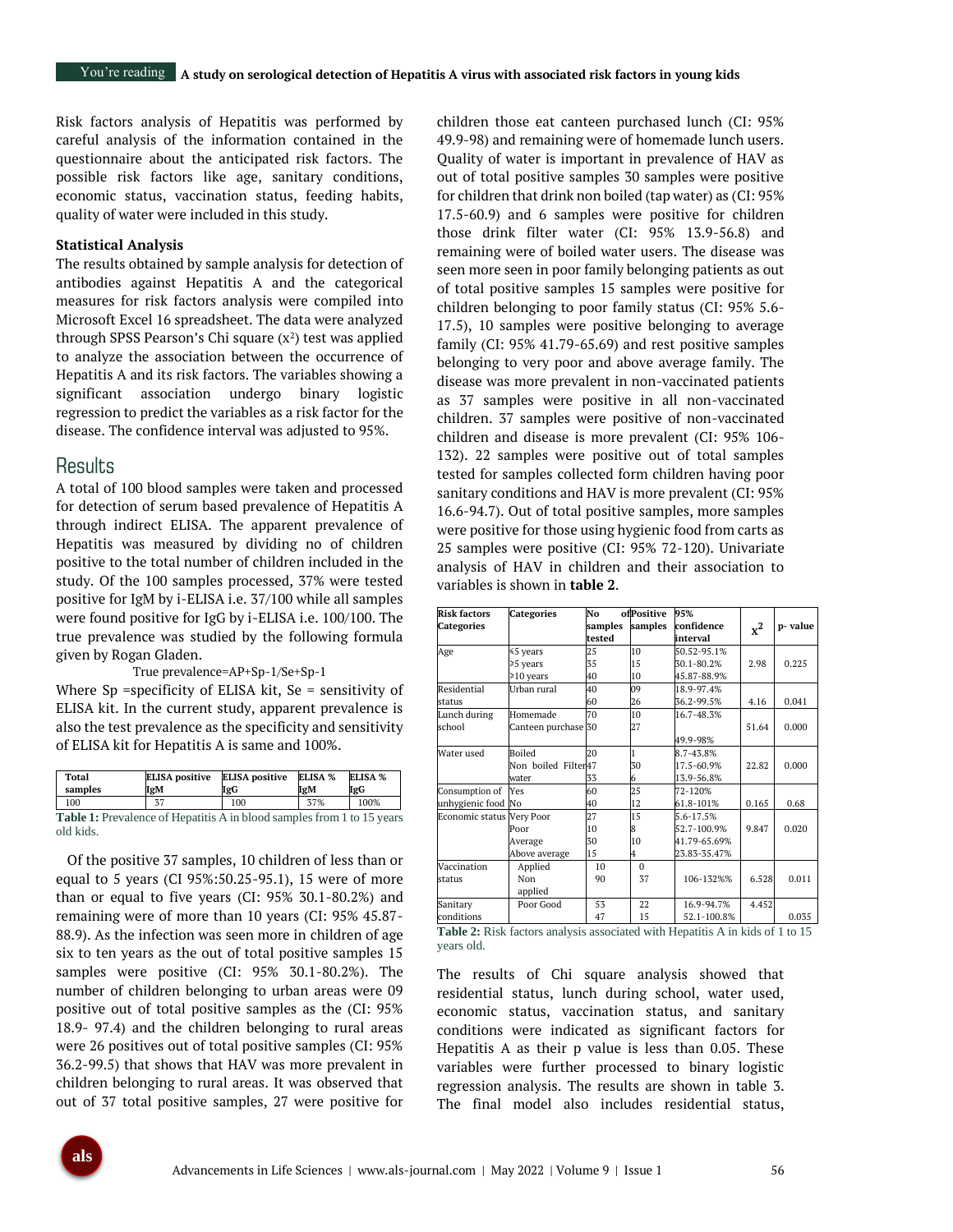### You're reading **A** study on serological detection of Hepatitis A virus with associated risk factors in young kids

consumption of lunch and water, economic status, vaccination status, and sanitary conditions. The outcome of final model showed that odd of positivity to HAV were 8.435 times in children with residential status (CI: 95% 1.57-45.205).



**Figure 1:** IgM ELISA plate in which wells showing yellow color are positive results.



**Figure 2:** IgM ELISA plate in which wells showing yellow color are negative results.

## **Discussion**

Hepatitis A is an important viral disease of humans. It is caused by Hepatitis A virus which is a contagious naked nucleocapsid virus commonly present on the whole globe and is responsible for the infections that transfer through the fecal oral route. Although HAV was first successfully adapted to cell culture 20 years ago, its protein constituents have not been completely defined. Infected cells contain only low titers of virus. The P1 region encodes the three major proteins of the viral capsid, VP1, VP2, VP3. A fourth viral capsid protein VP4 essential for virion formation is not detected in mature viral particles. Each of the capsid protein is cleaved from the precursor polyprotein by the viral protease 3C, encoded in the P3 region. The native conformation of the capsid proteins VP1 and VP2 forms a single,

| <b>Variables</b>       | B        | S.E   | Wald   | df | Sig.     | Exp(B) | 95% C.I for EXP(B) |        |
|------------------------|----------|-------|--------|----|----------|--------|--------------------|--------|
|                        |          |       |        |    |          |        | Lower              | Upper  |
| Residential            | 2.132    | .857  | 6.197  |    | .013     | 8.435  | 1.574              | 45.205 |
| Lunch<br>during        | $-4.216$ | .960  | 19.307 |    | $.000 -$ | .015   | .002               | .097   |
| Water used             | $-1.083$ | .584  | 3.440  |    | .064     | .339   | .108               | 1.063  |
| Economic               | 1.369    | .357  | 13.310 |    | .000     | 3.930  | 1.884              | 8.198  |
| Vaccinati<br>on status | $-4.882$ | 1.482 | 10.858 |    | .001     | .008   | .000               | .138   |
| Sanitary               | $-857$   | .714  | 1.437  |    | .231     | .425   | .105               | 1.723  |
| Constant               | 12.326   | 4.043 | 9.296  |    | .002     | 225386 | ۰                  |        |

Table 3: Final model with associated risk factors for Hepatitis A virus seropositivity by binary logistic regression analysis.

dominant, serologic epitope on the viral capsid and elicits a neutralizing antibody response. Nonstructural proteins encoded in the P2 and P3 regions are predicted to function in RNA synthesis and virion formation. VPG (virion protein genome linked), also encoded in the P3 region is covalently linked to the 5' genome terminus and involved in initiation of RNA synthesis [13]. The study was carried out to assess IgM and IgG based seroprevalence of hepatitis A virus and different associated risk factors in children. The data collected indicated overall prevalence was high in children and prevalence was high in the case of IgG presence as IgG present in all serum samples. The survey gives significant proof of enormous categories of infection. Hepatitis A accounts for 50-60% of cases of kids with acute hepatitis. This infection is uncommon in adults but there is more convalescence and enhanced disease ratio in those who get affected. The children are exposed to this virus at some points of early age and continue to be immune for rest of their life. Different techniques used in detection of hepatitis A virus in different samples during acute or late phase of infection. In this study serological test ELISA (enzyme linked immunosorbent assay) was performed for the analysis of samples. As the type of sample was serum that collected from blood of children. The purpose was to find antibodies like IgM and IgG is serum that produced due to exposure of antigen in the blood. As the ELISA plate was coated with antigen against that antibodies supposed to be detected in the sample [14]. The indirect ELISA indicated high prevalence of IgG as compared to IgM because IgG persist for life time once appeared. IgM appeared after early infection and disappear after weeks and IgG produced after late infection and persist for long life and patient becomes immune for long life [15]. In comparison with the results of IgM plate and IgG, prevalence of IgM is only 37% and prevalence of IgG is 100%. The prevalence of Hepatitis A varied in case of presence of IgM and IgG antibodies. IgG antibody stays for long life in the body which may be produced as a result of vaccination. HAV does not produce long lasting infections, and the humans are natural reservoirs so the reduction in the disease can be done by maintaining high population immunity by vaccination [16]. Univariate analysis showed association of factors with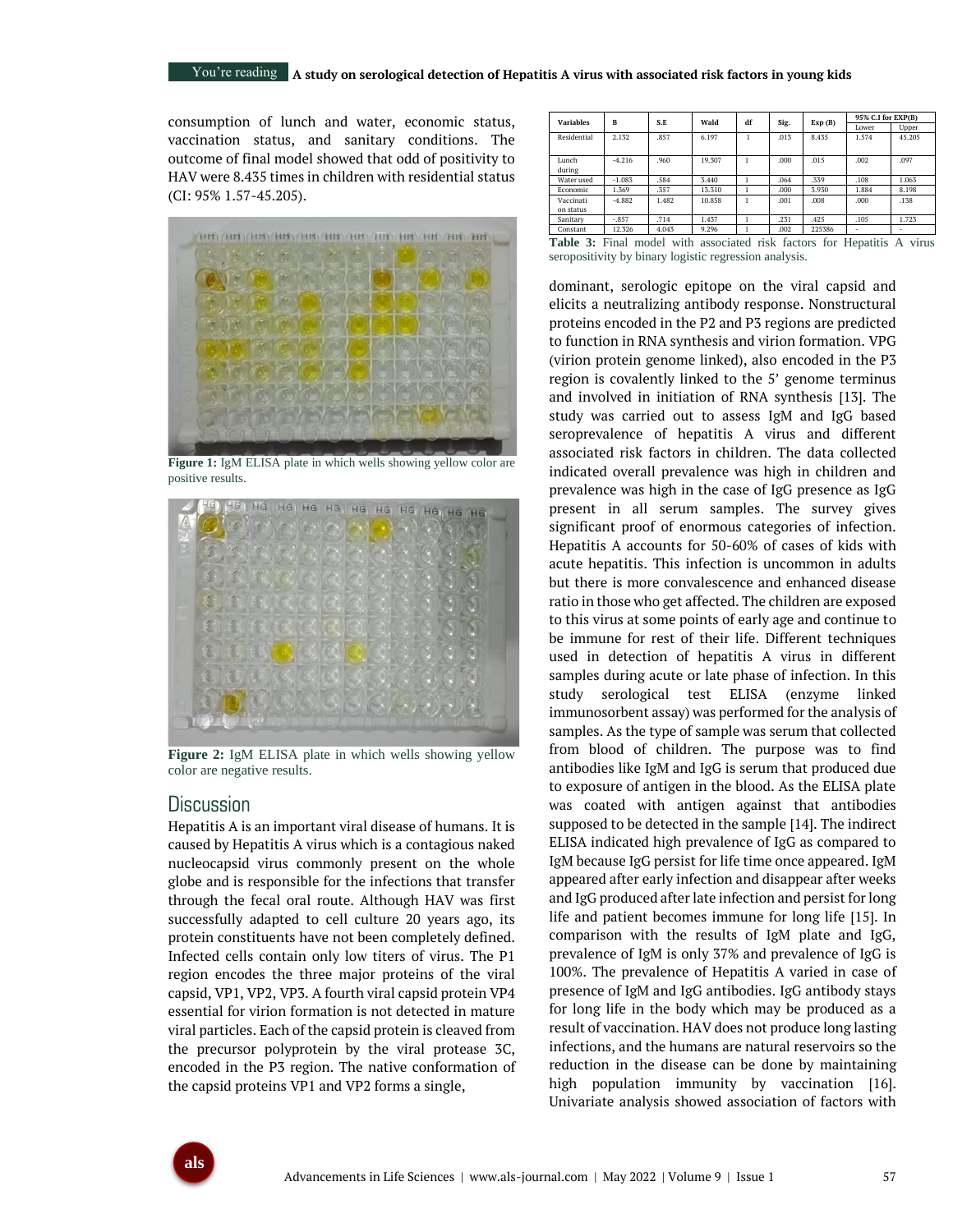positivity. Residential status, lunch during school, water, and, economic status, vaccination status and sanitary conditions are significant factors for ELISA positivity. Among all these factors lunch during school, water used are highly significant as compare to other variables. Age and consumption of unhygienic food were subjected as non-significant variables against HAV antibodies. The results of Chi square analysis showed that residential status, lunch during school, water used, economic status, vaccination status, and sanitary conditions were indicated as significant factors for Hepatitis A as their *p* value is less than 0.05. These variables were further processed to binary logistic regression analysis. Among all risk factors residential status, lunch during school, water quality, economic status and sanitary conditions are significant factors. Age is non-significant factor in prevalence of HAV, nevertheless almost 100% population in most regions of the developing world has been exposed to HAV by the age of 5 years [17]. Residential status plays a significant role in prevalence of HAV. 43 percent positivity was found for the children belonging to rural areas with 26 positive out of total positive samples that showed HAV was more prevalent in children belonging to rural areas. Quality of lunch and water are highly significant factors as compared to other factors. Quality of water is important in prevalence of HAV as out of total positive samples 30 samples were positive for children that drink non boiled (tap water) and 6 samples were positive for children those drink filter water and remaining were of boiled water users. This result also match with the findings of [18] that says drinking water should be properly treated to make virus free but unfortunately current water treatment strategies are unable to provide virus free effluents. This result also corporate with the study of [19] that represent in developing countries HAV is sporadic disease and as large outbreak linked with fecal contaminated drinking water. The data collected indicated overall prevalence was high in children and prevalence was high in case of IgG presence as IgG present in all serum samples. Out of total positive samples, more samples were positive for those using unhygienic food from carts as seropositivity was 41%. The result was accordance with results of [20] who also indicated that HAV is transmitted through consumption of contaminated food. The results are also in accordance with the findings of [21] that indicated that consumption of unhygienic food, raw shellfish and drinking water play an important role in prevalence of HAV infection. The results are also matched with the findings of [22] who observed that the infection could have resulted from the other contact by which feco-oral transmission can occur such as non-sexual personal contact or consumption of contaminated food. The

disease was more prevalent in non-vaccinated patients as 37 samples were positive in all non-vaccinated children. Out of 100, 37 samples were positive from nonvaccinated children and disease is more prevalent in them. The results are in accordance with the results of [23] that children should be vaccinated in one to ten years of age. But vaccination is not universally implemented in most of the underdeveloped and developing countries because infection spreads often via contaminated water and food is generally asymptomatic and occur at an early age. As sanitation and living conditions improve, limited exposure of children occurs over time with HAV. The results are also in accordance with the findings of [16] who observed that IgM is the only antibody that can be detected in early phase of infection. Sanitary conditions play a key role in HAV prevalence as seropositivity was found 42% in case of poor sanitary conditions as in this study that justify with the study of [24] that reflect the trend of lower HAV infection rates in recent years is decrease which is associated with several indicators, including higher socioeconomic status as measured by the improved sanitation facilities and hygienic practices.

Indirect ELISA is good tool in diagnosis of antibodies present in serum obtained from blood sample. IgM is present at initial stage after infection and disappear after few weeks but IgG is produced at late infection and persist for long life and sample becomes positive for life and person becomes immune for long life. Various risk factors involved in prevalence of Hepatitis A virus e.g. quality of water, poor sanitary conditions, consumption of unhygienic food e.g. contaminated fruits, vegetables, under cooked foods from carts. The samples which are negative for IgM but are positive for IgG means that persons affected with Hep A once in life and remain positive for whole life.

# Competing Interest

The Authors have declared that they have no conflict of interest.

# Authors' Contribution

All the authors have contributed dedicatedly in terms of giving their technical expertise to give a tenable shape to this manuscript.

## References

- 1. Syed R, Mohammed AH, Sindiri PK, Nathani AA, Rao RV, Satti VP, Chandra M, Khaja MN. Seroepidemiology of hepatitis A virus in Hyderabad, South India. Journal of Medical & Allied Sciences, (2012); 2(2): 58.
- 2. Bonanni P, Boccalini S, Bechini A. Vaccination against hepatitis A in children: A review of the evidence. Therapeutics and Clinical Risk Management, (2007); Dec;3(6):1071.